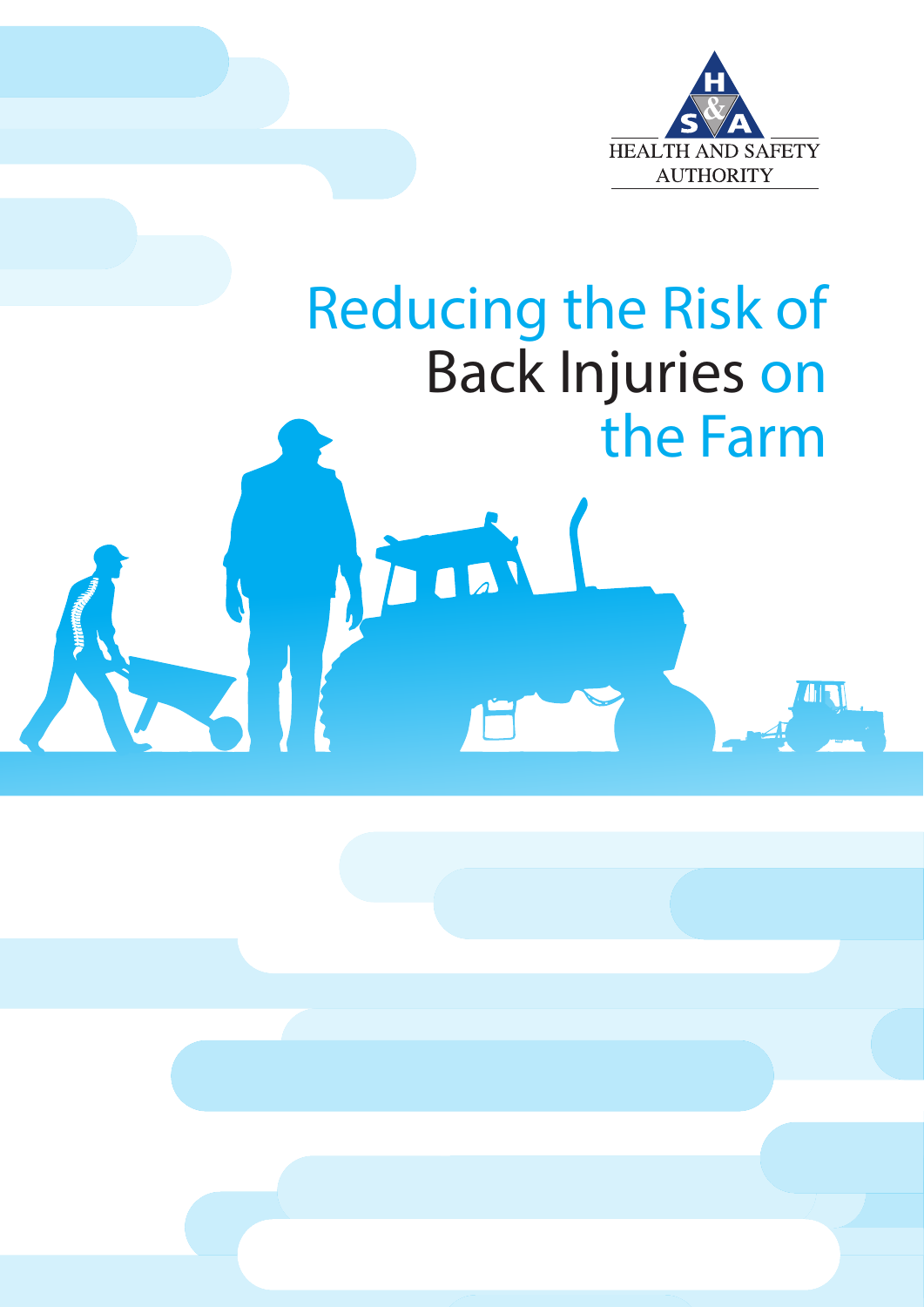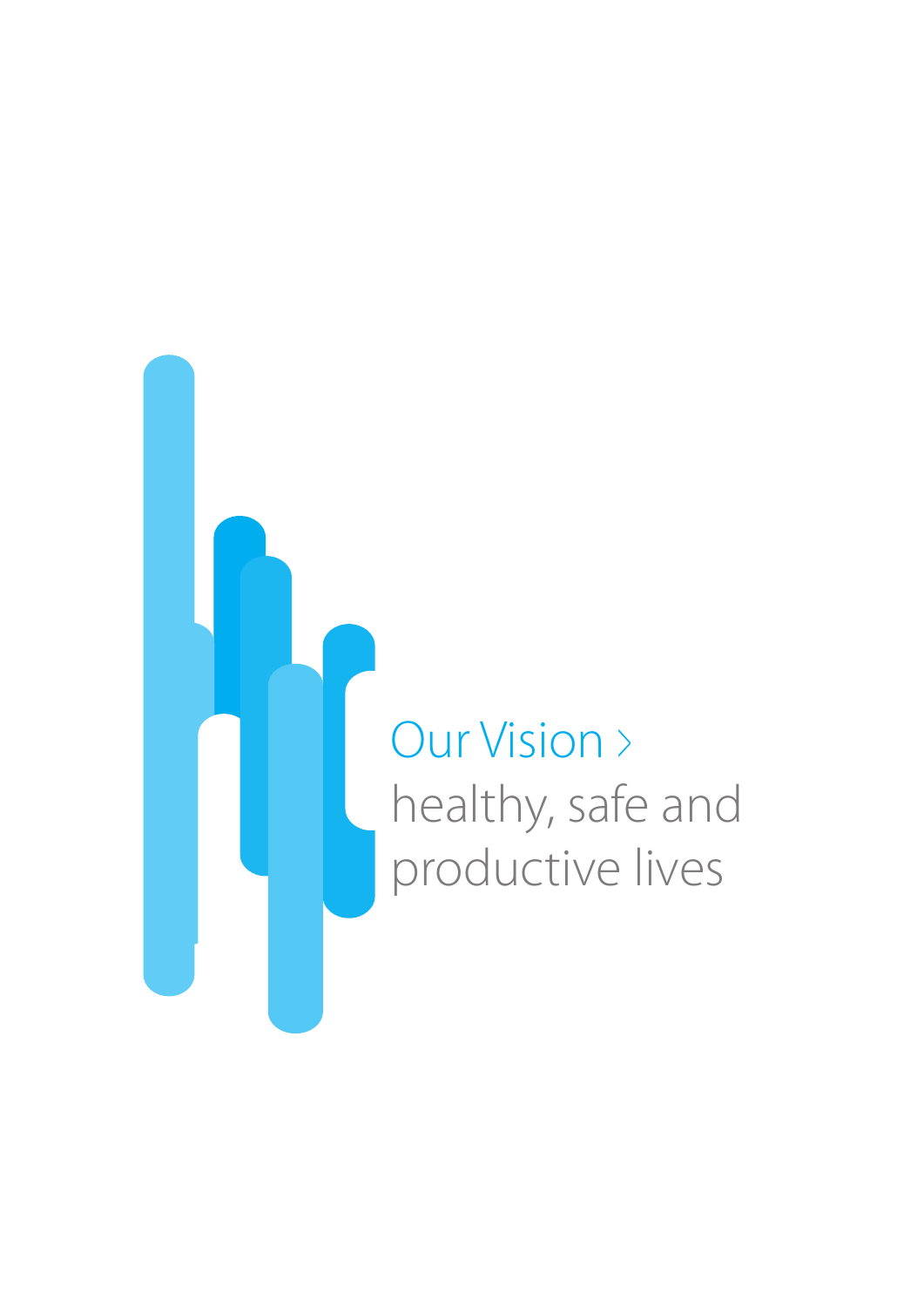

# Contents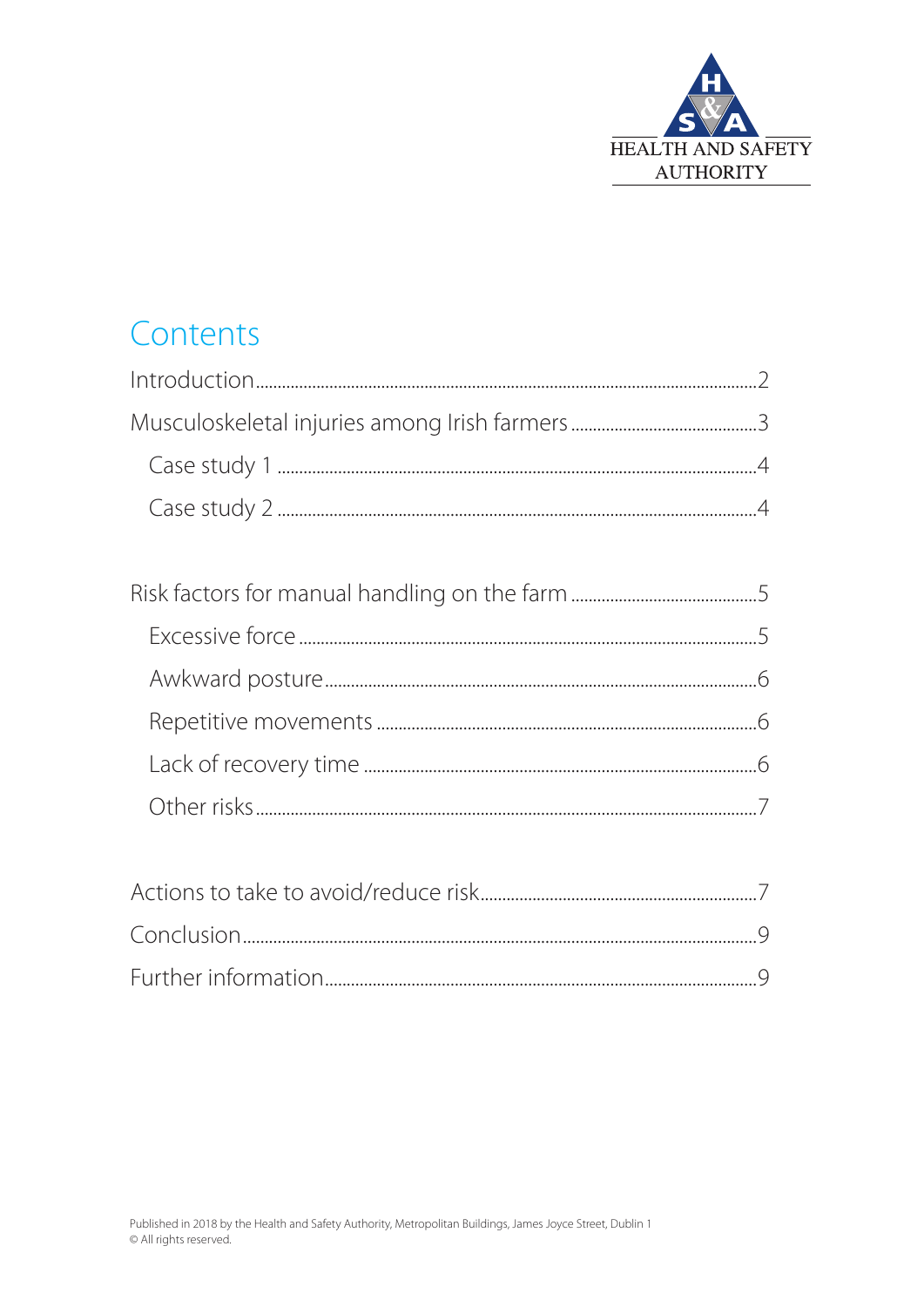



# Introduction

Work activities on the farm by their nature involve physical manual work, which is a healthy thing. However, farmers should be aware that some aspects of this physical work involve a risk of musculoskeletal injury, particularly back injury.

This guide will:

- present findings on the prevalence of musculoskeletal injury among Irish farmers and on the impact of such injuries,
- describe the main risk factors for back injury,
- explain how to manage these risks when planning work activities on the farm, and
- suggest ways of organising work activities to reduce risk.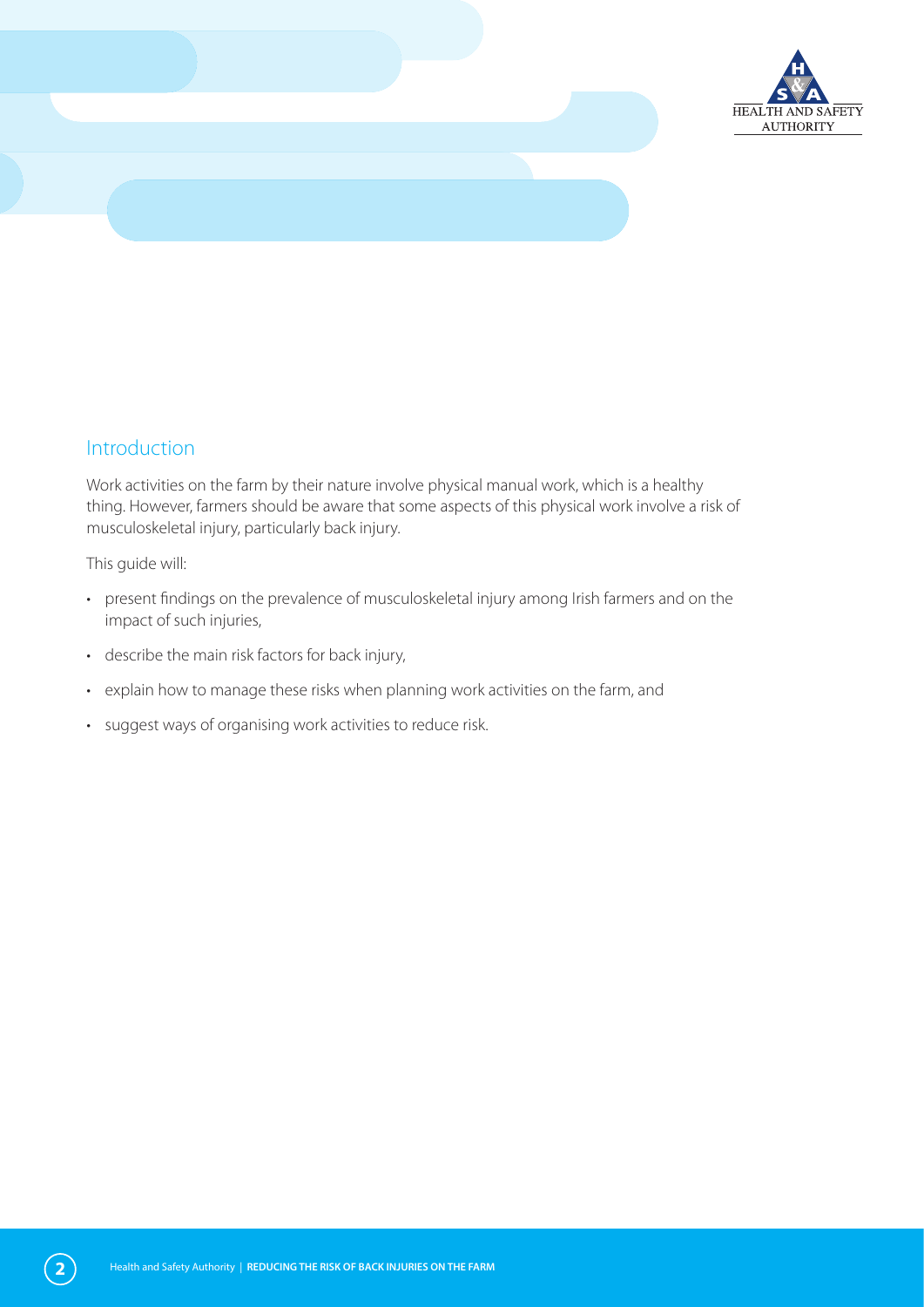

### Musculoskeletal injuries among Irish farmers

Recent evidence-based research identified a **high prevalence** of musculoskeletal injury among Irish farmers.

A survey of 600 Irish farmers (100 farmers from each of the six main farm enterprise systems in Ireland) found that 56% of farmers had experienced a musculoskeletal injury. The most common types of injury or disorder were related to the back (37%).

To get a better understanding of the lived experience of back pain/injury among Irish farmers, detailed interviews were conducted with a number of farmers. These interviews explored how the farmer suffered the injury in the first place, the type of work that they could no longer carry out on the farm, the changes that they had made on the farm due to their back pain/injury, and how they manage their pain on a day-to-day basis.



*Figure 1: Musculoskeletal injuries among Irish farmers*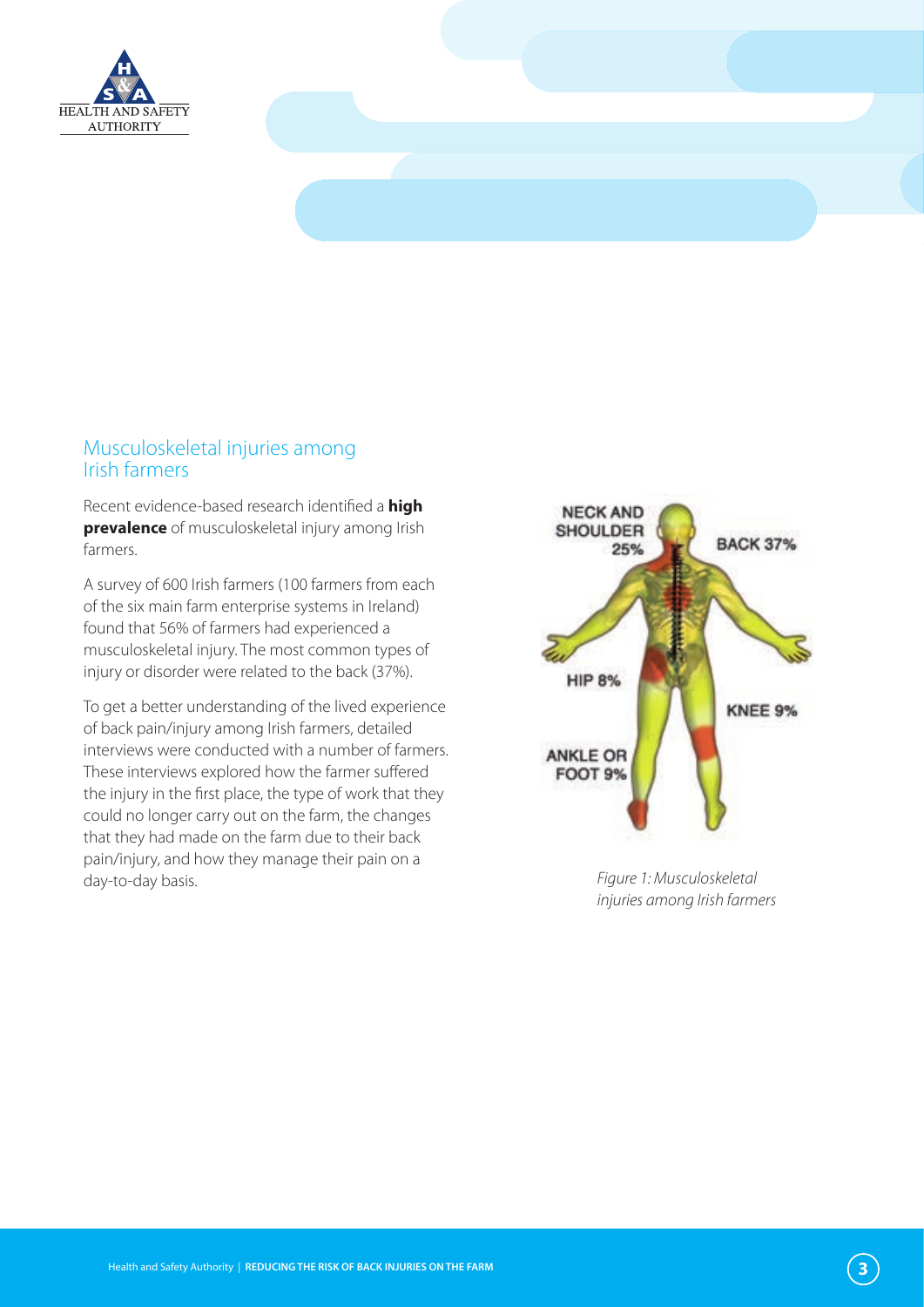

The two case studies below reflect some of the main findings from this research (Osborne et al., 2014).

# Case study 1



# Case study 2

**Farmer profile**



**MARTIN 50-year-old, full-time dairy farmer; farming 28 years on 64 acres**

**Cause of back pain/ injury**



'I had built a pier and it broke. I was impatient and I decided I would try to remove it myself. It was too heavy and I tore ligaments in my sacroiliac joint.'

**activities due to injury**

Had to leave his sheep enterprise; has to be careful when forking or

shovelling

**Difficulties in work** 





Invested in a re-adjusted farming system, including mechanisation (automatic scrapers, tractor attachments for bales); redesigned the milking parlour with a herringbone system to lift buckets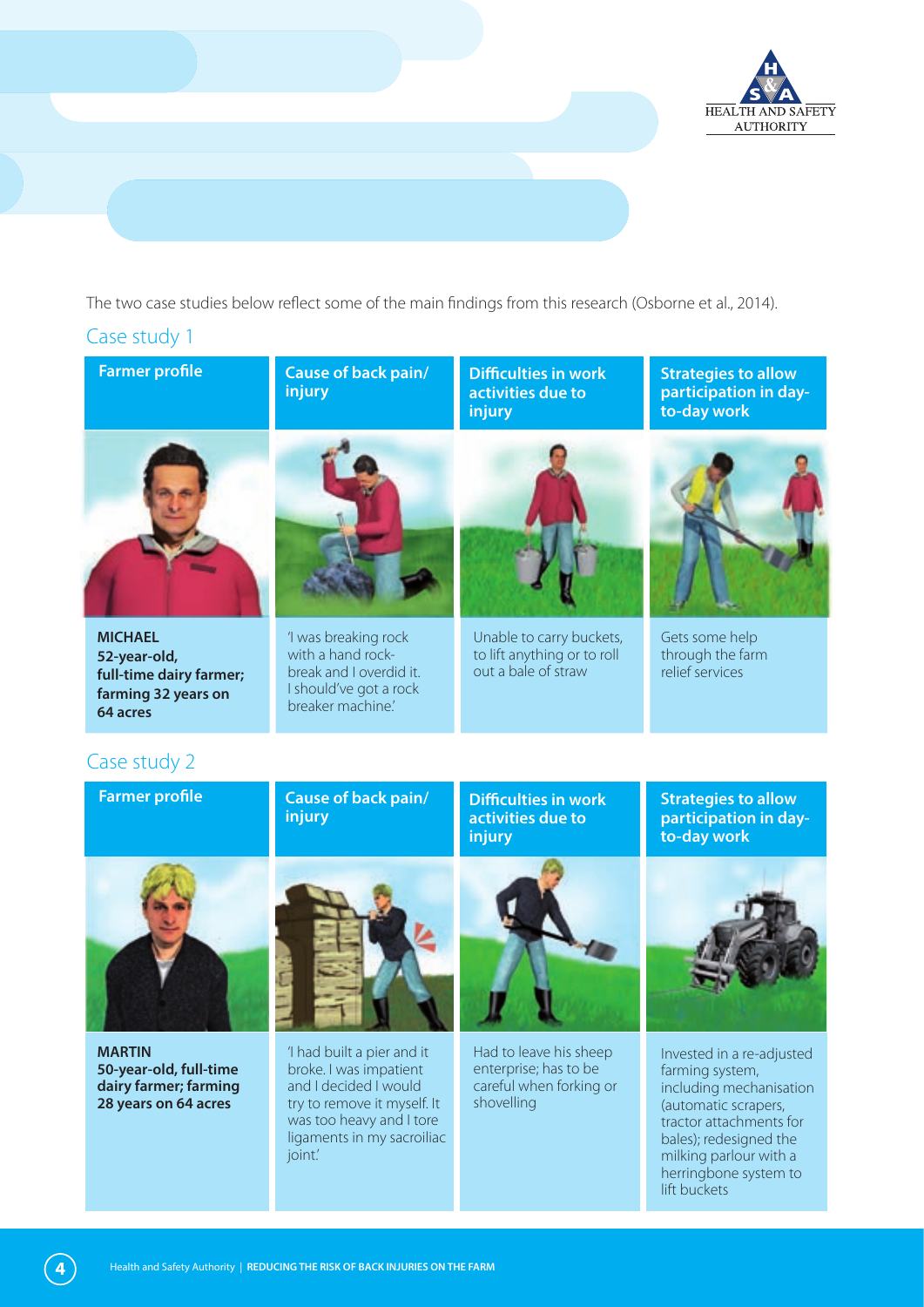

These case studies illustrate the potential consequences of a musculoskeletal injury caused during physical work activities on the farm. The two activities highlighted carried a clear risk of back injury. It is important to be aware of the risks of injury. The next section of this guide will look more closely at the key risk factors for manual handling.

## Risk factors for manual handling on the farm

Farms tend to be a hive of activity. There are always jobs to be done and some tasks require the farmer to engage in manual handling. Examples include lifting a bag of feed or carrying a calf.

It is good for people to be active and dynamic, and a certain level of physical manual work is healthy. However there are risks associated with manual handling.

Risk factors for manual handling include:

- excessive force or load weight,
- very awkward posture during lifting activities, and
- highly repetitive bending and/or twisting postures.

The presence of one or more of these risk factors increases the risk of injury, particularly of back injury. Such injuries can have serious consequences for the farmer, reducing his or her mobility and capacity to engage in farming activities.

The main risk factors for musculoskeletal disorders are described in more detail below.

#### Excessive force

Force refers to the weight of a load that is to be lifted. Lifting a heavy load places excessive demands on the limited motion capabilities of the spine. Overloading the spine can cause permanent damage.

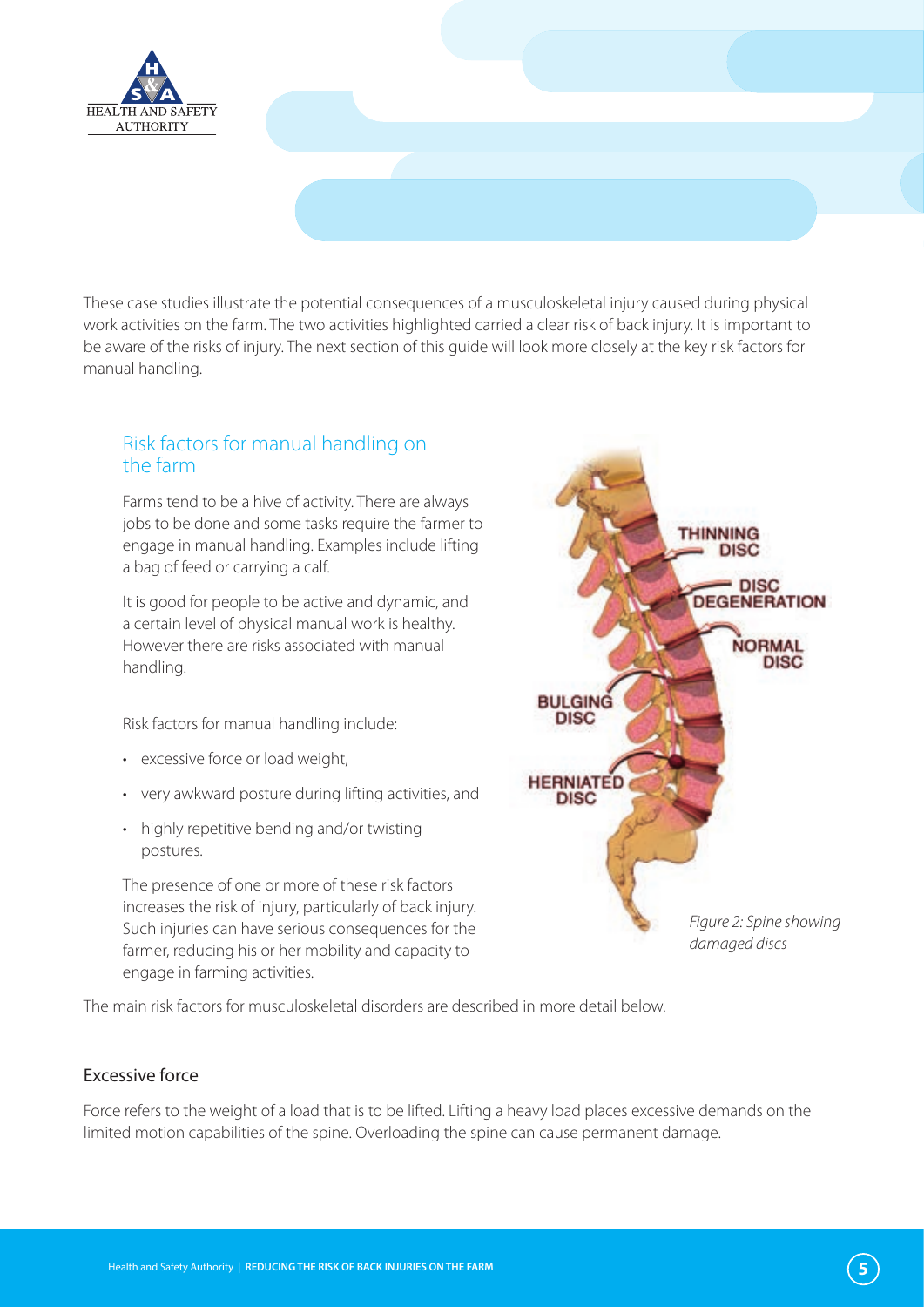



*Figure 3: Force lifting a 50kg bag*

An example of a task that results in increased risk on the farm is the handling of 50kg fertiliser bags. According to the UK Health and Safety Executive, having one person handle a load weight of 50kg represents a serious risk of injury and *should be avoided at all times*. Other methods of handling should be considered or the load should be broken down prior to movement.

The risk posed by excessive force is made worse if the person lifting a heavy load is also bending over. Such action increases pressure on the discs in the back.

#### Awkward posture

If a load is bulky or hard to grasp, such as a restless animal, it will be more difficult to hold while lifting and carrying. The holder may adopt an awkward posture, which is tiring and increases the risk of injury.

Sometimes the size of an item, or a shortage of space for movement, results in a load being held away from

the body. This results in increased stress on the back. Our handling capability is reduced significantly the further our hands move away from the trunk of our body during a lifting or carrying task. Holding a load at arm's length imposes about five times the stress that holding the same load very close to the body would.

#### Repetitive movements

Another risk related to awkward posture is repetitive bending and twisting when carrying out a task. For example, fitting clusters on cows. Bending increases the stress on the lower back because the back muscles have to support the weight of the upper body as well as the weight of the load, which in turn increases the risk of injury.

The weight that we can handle comfortably will decrease as the frequency of handling increases. Work should be planned in a way that alternates tasks or includes time for breaks from a repetitive activity.

#### Lack of recovery time

If physical stresses are prolonged, then fatigue will occur. Efforts need to be made to plan or schedule work activities on the farm to reduce fatigue and allow time for recovery during physically demanding work.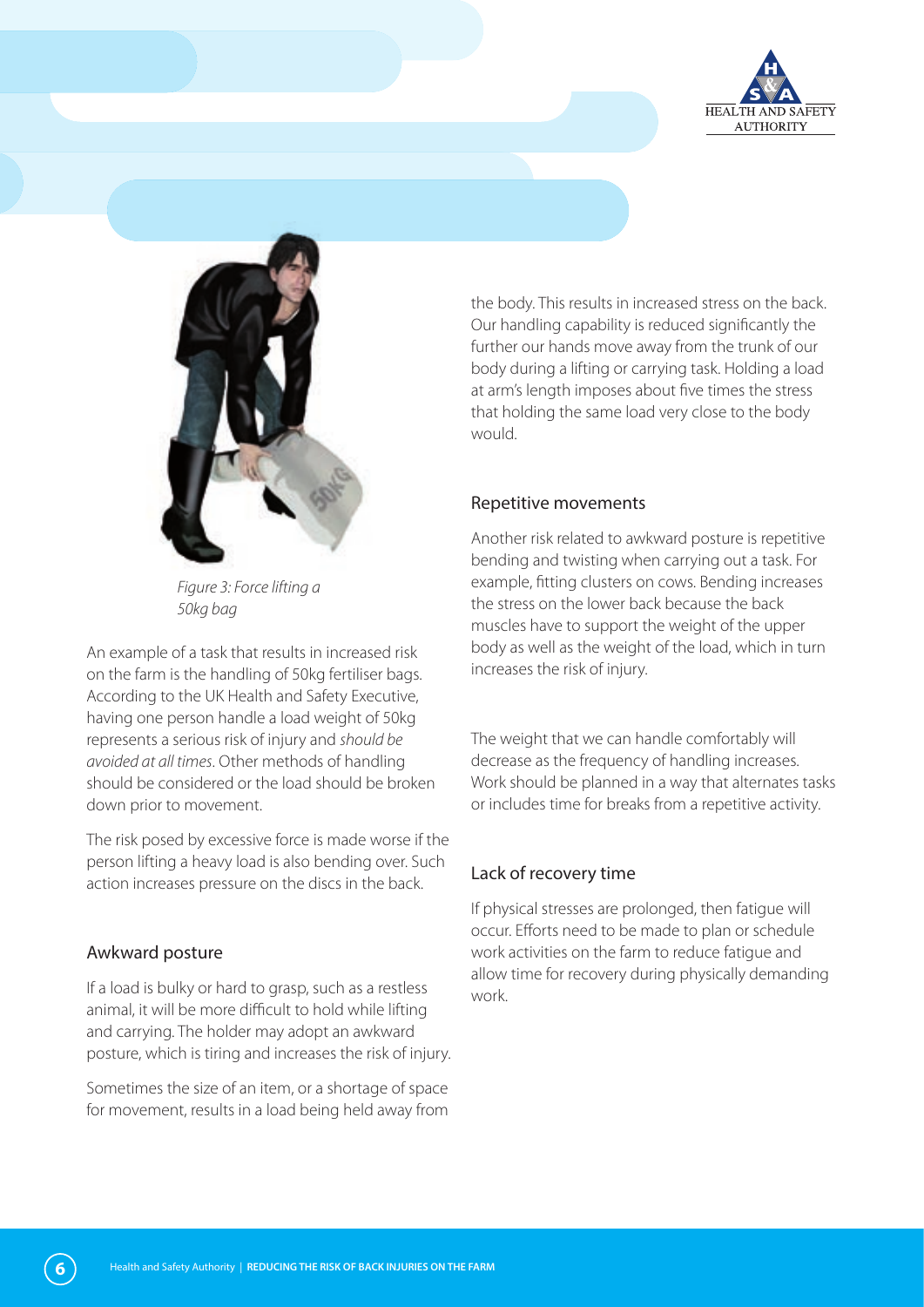

#### Other risks

Other risk factors to consider include:

- excessive carrying distance (greater than 10 metres),
- lifting loads above shoulder height,
- lifting loads with no handles, and
- lifting loads in an area that is difficult to access. For example, where there are space constraints, uneven or slippery surfaces and/or poor housekeeping practices.

#### Actions to take to avoid/reduce risk

The range of manual handling activities on the farm is wide. Examples include handling of fertiliser, feed and small animals; carrying buckets for feeding; lifting loads from the back of a trailer to the shed; or lifting netting reels onto a bailer.

Recognition that all manual handling activities are **potential workplace hazards on the farm** is the first step in managing the risk of back injury on the farm.

Risk-reducing measures to consider **before** carrying out a manual handling activity on the farm include: reducing load size, using attachments on tractors and other handling aids, improving seating in tractors, improving storage facilities, raising work platforms or benches, fitting wheels to heavy loads, using hitch three-point linkage systems and taking the time to plan each activity.

Planning ahead and taking steps to reduce the risk of injury should make the job easier and less strenuous, as well as safer. The table on the next page lists some useful risk reduction measures.

...reducing load size, using attachments on tractors and other handling aids, improving seating in tractors, improving storage facilities, raising work platforms or benches, fitting wheels to heavy loads, using hitch three-point linkage systems...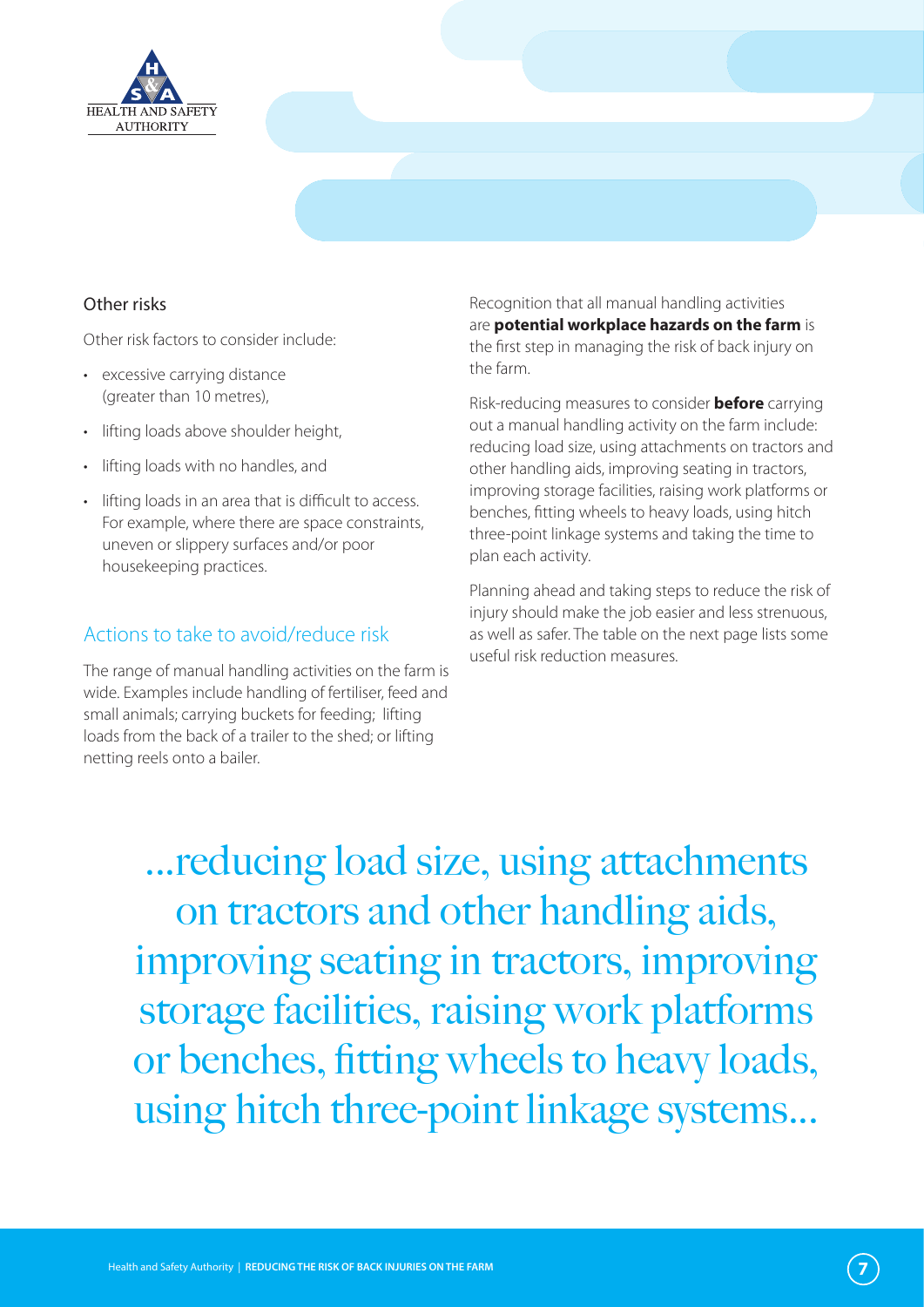

| <b>Risk factor</b>                          | <b>Examples of farm</b><br><b>activities</b>                                                                                                             | <b>Risk reduction measures to consider</b>                                                                                                                                                                                                   | <b>Aids to</b><br>reduce risk |
|---------------------------------------------|----------------------------------------------------------------------------------------------------------------------------------------------------------|----------------------------------------------------------------------------------------------------------------------------------------------------------------------------------------------------------------------------------------------|-------------------------------|
| Heavy load<br>weight                        | Carrying heavy buckets of<br>feed to the field                                                                                                           | Can the feed be transferred to the field using<br>a tractor with a transport box or other means?<br>Would a meal bin be more effective than<br>handling a large number of bags of meal?                                                      |                               |
|                                             | Carrying a 50kg bag of<br>fertiliser                                                                                                                     | Can the load be broken down into smaller<br>containers so that the full weight is not being<br>lifted or carried at once?                                                                                                                    |                               |
| Heavy load<br>weight and a<br>long distance | Carrying buckets of water<br>or bales of straw from one<br>part of the farm to another                                                                   | Are there useful attachments for the tractor<br>to make it easier to transport heavy loads (e.g.<br>powered barrows; pallet forks to transport<br>large water units to the field)?                                                           |                               |
|                                             | Carrying a calf from one<br>part of the farm to another                                                                                                  | Are there handling aids that can be used to<br>reduce the need for lifting or carrying animals<br>over a distance (e.g. calf trolleys)?                                                                                                      |                               |
| Excessive<br>pulling forces                 | Handling calves during<br>calving                                                                                                                        | Are there handling aids or ways to reduce<br>the exposure of the farmer to heavy physical<br>lifting, pushing or pulling (e.g. calving jacks)?                                                                                               |                               |
| Awkward<br>posture                          | Bending down to carry<br>out welding work on a<br>gate left on the ground in<br>the yard                                                                 | Can the job be performed on a work bench,<br>reducing the need for a prolonged bending<br>posture?                                                                                                                                           |                               |
|                                             | Fitting clusters on cows                                                                                                                                 | Is it possible to fit a height-adjustable platform<br>in the dairy pit?                                                                                                                                                                      |                               |
| Repetitive<br>handling of<br>loads          | Moving a stack of tractor<br>wheels, gas cylinders or<br>other heavy items from<br>one part of the farm yard<br>to another                               | Can changes be made in the farm yard to<br>ensure that loads are stored securely in mobile<br>storage units, ensuring good housekeeping<br>and limited need for handling?<br>Are there useful aids to handle large tractor<br>wheels safely? |                               |
| Lack of safe<br>access                      | Handling or moving<br>loads in an awkward<br>space due to, obstacles,<br>slippery surfaces, poor<br>housekeeping or lack of<br>safe storage of materials | Is it possible to set up storage units or storage<br>locations to improve housekeeping and<br>to find it easier to locate materials when<br>required?                                                                                        |                               |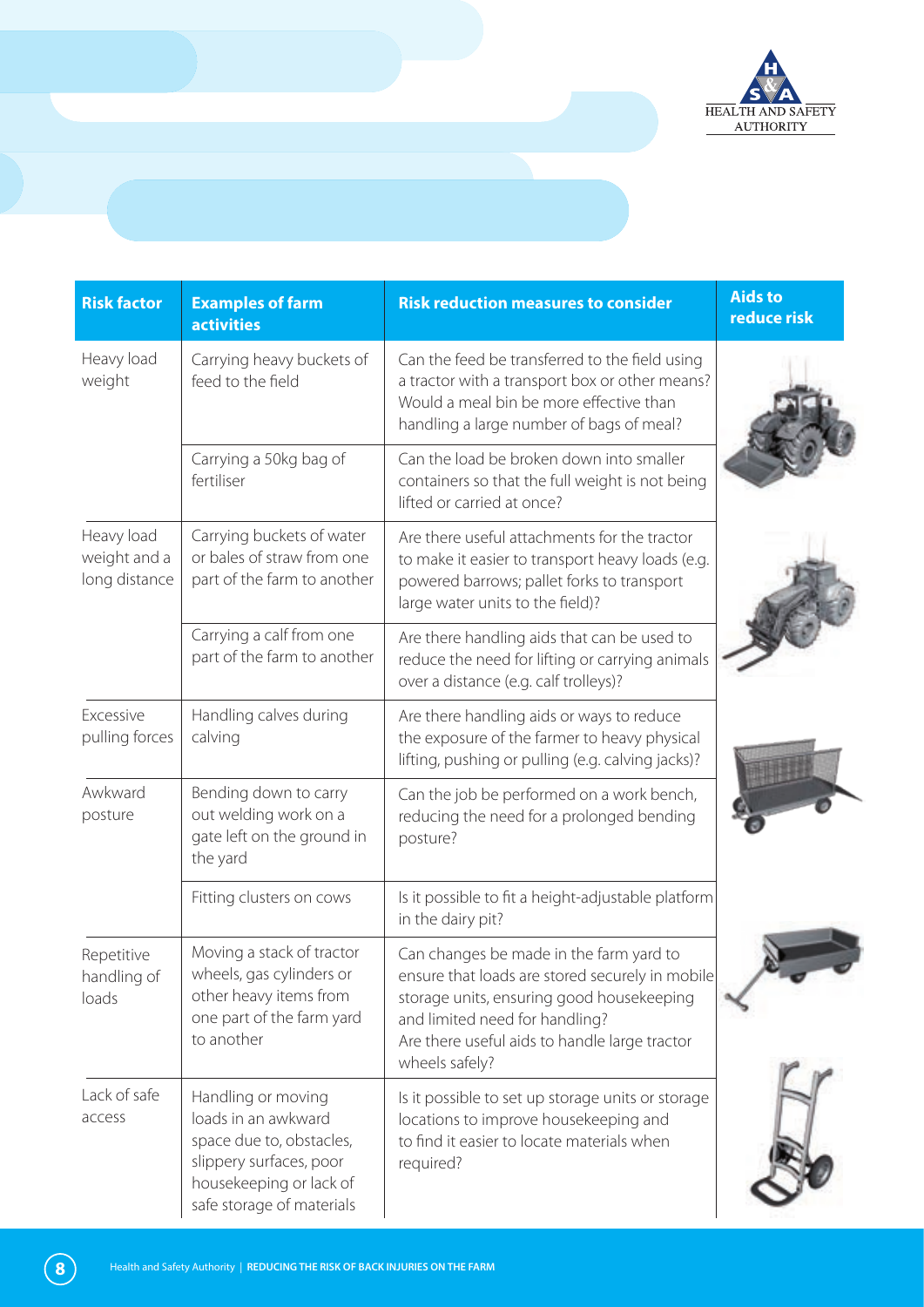

# Conclusion

Back injuries can have serious long-term or permanent consequences. Farmers can protect their backs by being aware of the risks associated with handling loads and taking action to reduce those risks.

Risk factors include heavy loads, awkward postures, repetitive tasks and poor access in the area in which the work is being carried out. Farmers should identify these risks on their farm and explore their options for reducing the risk of injury before they tackle a manual handling activity.

The back needs to be looked after, so take the time to plan ahead. Find a way to work that reduces the strain on the back and still gets the job done.

#### Further information

Health and Safety Executive (UK) Mac tool: http://www.hse.gov.uk/msd/mac/

HSA Business electronic safety management and risk assessment tool: www.besmart.ie

Osborne, A., Blake, C., Fullen, B.M., Meredith, D., McNamara, J., Phelan, J. and Cunningham, C. (2012), 'Prevalence of musculoskeletal disorders among farmers: a systematic review'. American Journal of Industrial Medicine, 55(2): 143–158.

Osborne, A., Blake, C., Meredith, D., McNamara, J., Phelan, J. and Cunningham, C. (2014), 'The lived experience of low back pain among Irish farmers: case studies'. Journal of Agromedicine, 19(2): 181–190.

#### **Further Information and Guidance:**

Visit our website at **www.hsa.i**e, telephone our contact centre on **1890 289 389** or email **wcu@hsa.ie**

Use BeSMART, our free online risk assessment tool at **www.besmart.ie**

Check out our range of free online courses at **www.hsalearning.ie**